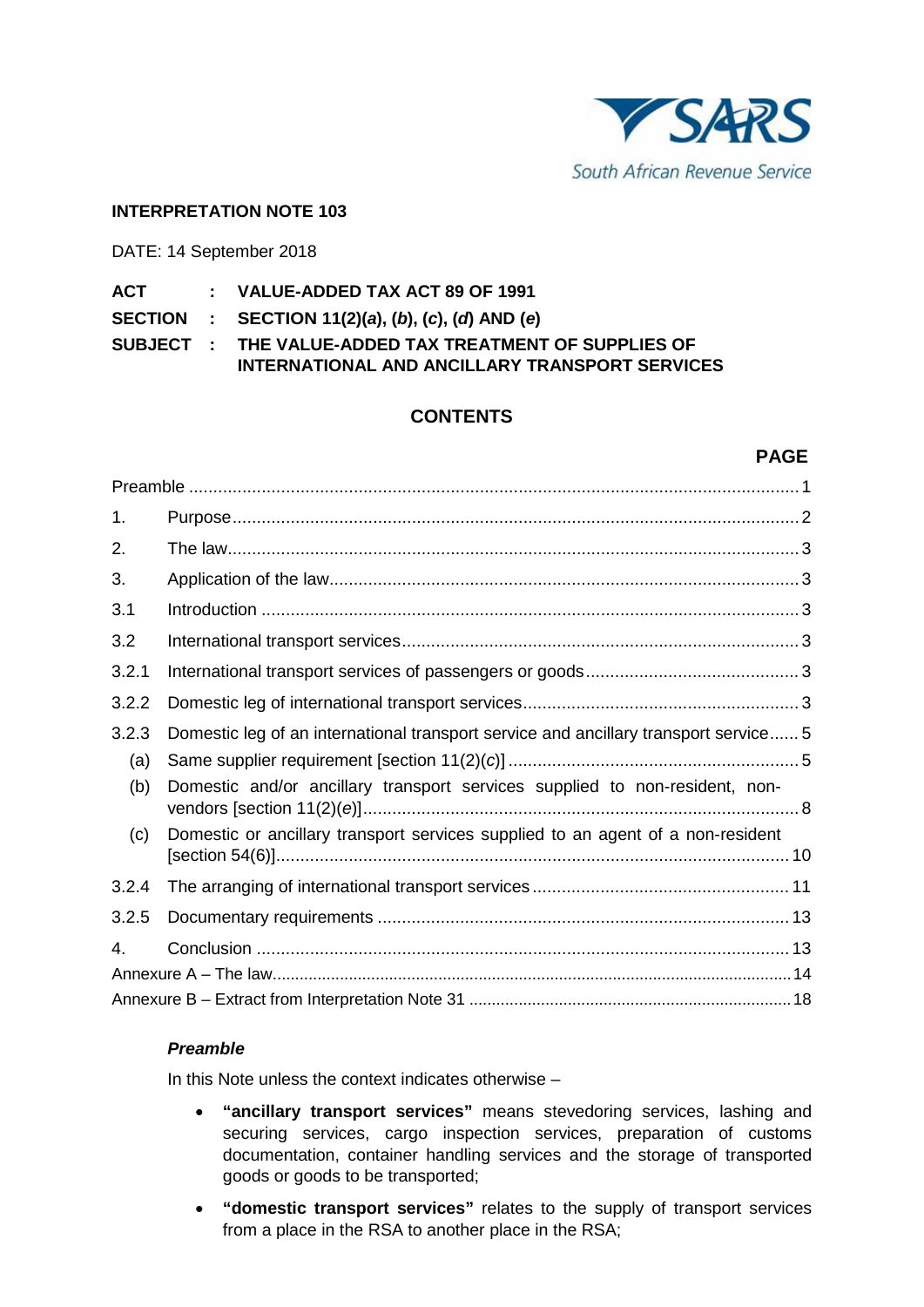- **"international carriage"** as defined in the Convention means
	- **"**…
	- **2.** … any carriage in which, according to an agreement between the parties, the place of departure and the place of destination, whether or not there be a break in the carriage or a transhipment, are situated either within the territories of two States Parties, or within the territory of a single State Party if there is an agreed stopping place within the territory of another State, even if that State is not a State Party. Carriage between two points within the territory of a single State Party without an agreed stopping place within the territory of another State is not international carriage for the purposes of this Convention.
	- **3.** Carriage to be performed by several successive carriers is deemed, for the purposes of this Convention, to be one undivided carriage if it has been regarded by the parties as a single operation, whether it had been agreed upon under a single contract or a series of contracts, and it does not lose its international character merely because one contract or a series of contracts is to be performed entirely within the territory of the same State.**"**
- **"international transport services"** comprise the transportation of passengers or goods from a place –
	- $\triangleright$  outside the RSA to another place outside the RSA; or
	- $\triangleright$  in the RSA to a place in an export country; or
	- $\triangleright$  in an export country to a place in the RSA;
- **"Interpretation Note 31"** means Interpretation Note 31 (Issue 4) dated 9 March 2016 – "Documentary proof required for the zero-rating of goods and services" including any future updates;
- **"RSA"** means the Republic of South Africa;
- **"section"** means a section of the VAT Act;
- **"the Convention"** means Article 1 of the Convention set out in the Schedule to the Carriage by Air Act 17 of 1946;
- **"VAT"** means value-added tax;
- **"VAT Act"** means the Value-Added Tax Act 89 of 1991; and
- any other word or expression bears the meaning ascribed to it in the VAT Act.

# **1. Purpose**

This Note sets out the –

- VAT treatment of the international transportation of passengers and/or goods;
- VAT treatment of ancillary transport services; and
- rate of tax applicable to each of the aforementioned transportation services.

This Note does not deal with the VAT treatment of exempt passenger transport as envisaged in section 12(*g*).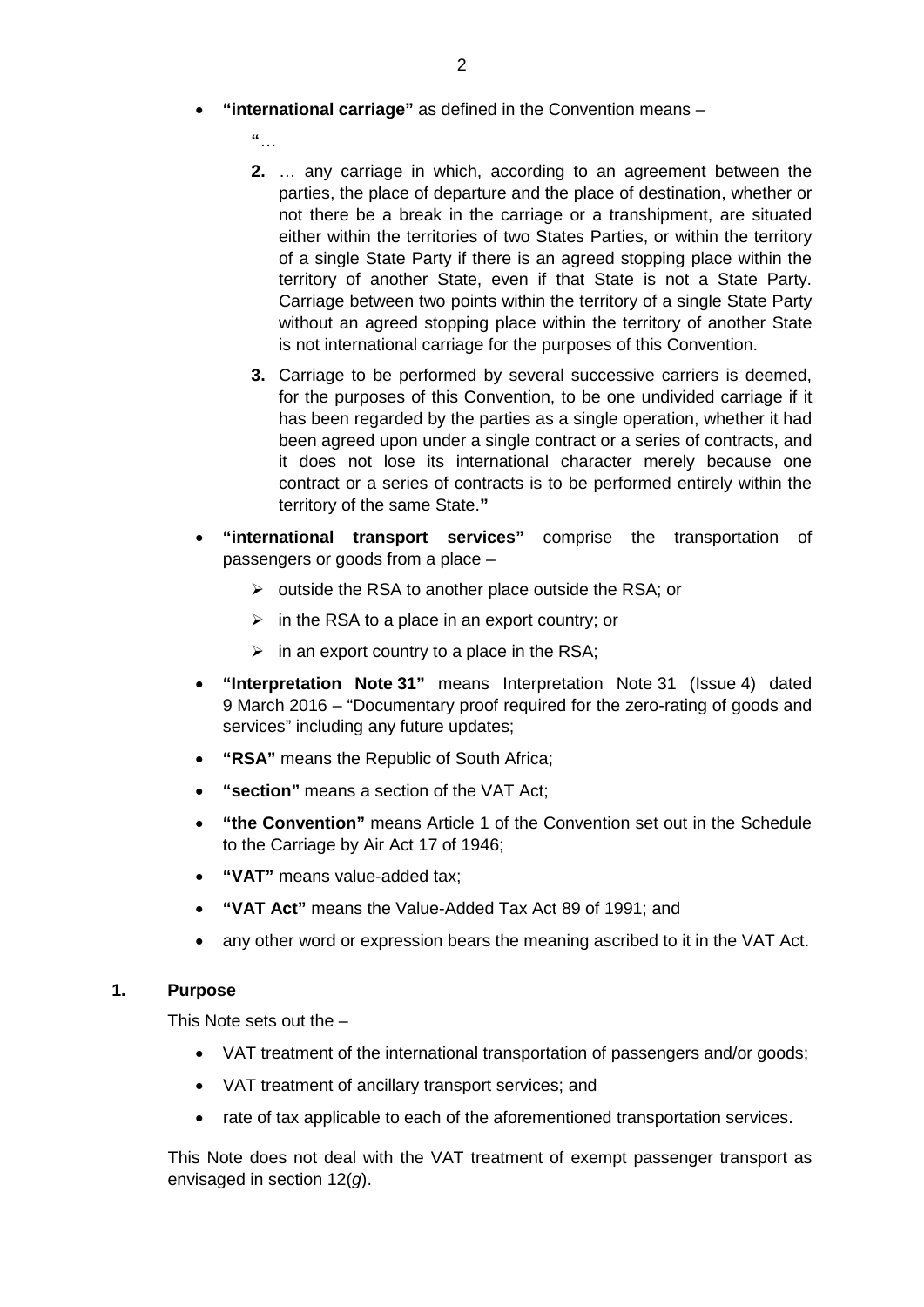### **2. The law**

The relevant sections of the VAT Act are quoted in **Annexure A**.

# **3. Application of the law**

### **3.1 Introduction**

The supply of international transport services generally involves more than one party and various supplies in order to effect the movement of passengers or goods from one place to another. It is important for a vendor involved in the supply of transportation services, ancillary transport services or the arranging thereof to determine what the service is that it is rendering as the rate at which VAT must be levied will depend thereon. In this regard, it is essential to have regard to the agreements in place between the supplier of the services and the recipient thereof.

The VAT Act makes provision for the supply of transportation of passengers or goods to be subject to VAT at the zero rate under certain circumstances.

In order to ascertain the correct VAT treatment of the supply of international transport services, the vendor must consider the nature of the service and the requirements of the relevant provisions of the VAT Act. A detailed discussion of the applicable provisions of the VAT Act which are relevant to the supplies of transport services is set out below.

### **3.2 International transport services**

It is important for any person involved in the supply of transport services, ancillary transport services and the arranging thereof to determine the nature and characteristics of the services rendered as well as the capacity in which that person is acting, for example as principal or as agent. In order to provide an end-to-end service for the movement of goods, freight forwarders enter into agreements with various parties in terms of which the parties agree to supply services in their respective territories. These services are evidenced by the applicable transport documents (for example, the master, house or airway bill of lading or the road consignment note). These documents may differ depending on the mode of transport.

#### <span id="page-2-0"></span>**3.2.1 International transport services of passengers or goods**

The supply of international transport services of passengers or goods by any mode of transport is zero-rated under section 11(2)(*a*).

# **3.2.2 Domestic leg of international transport services**

The domestic leg of international transport services to passengers by aircraft must be zero-rated under section  $11(2)(b)$ , to the extent that the transport constitutes "international carriage" as defined in the Convention.

The supply of international transport services to a passenger who contracts with an airline will be zero-rated under section 11(2)(*a*). Often, the international transport of passengers includes the transport of passengers from a place in the RSA, to another place in the RSA (domestic leg), which may be supplied by a single carrier or a series of carriers (successive carriers). The contracting airline has to contract a domestic carrier to provide this domestic leg. It is this supply of the domestic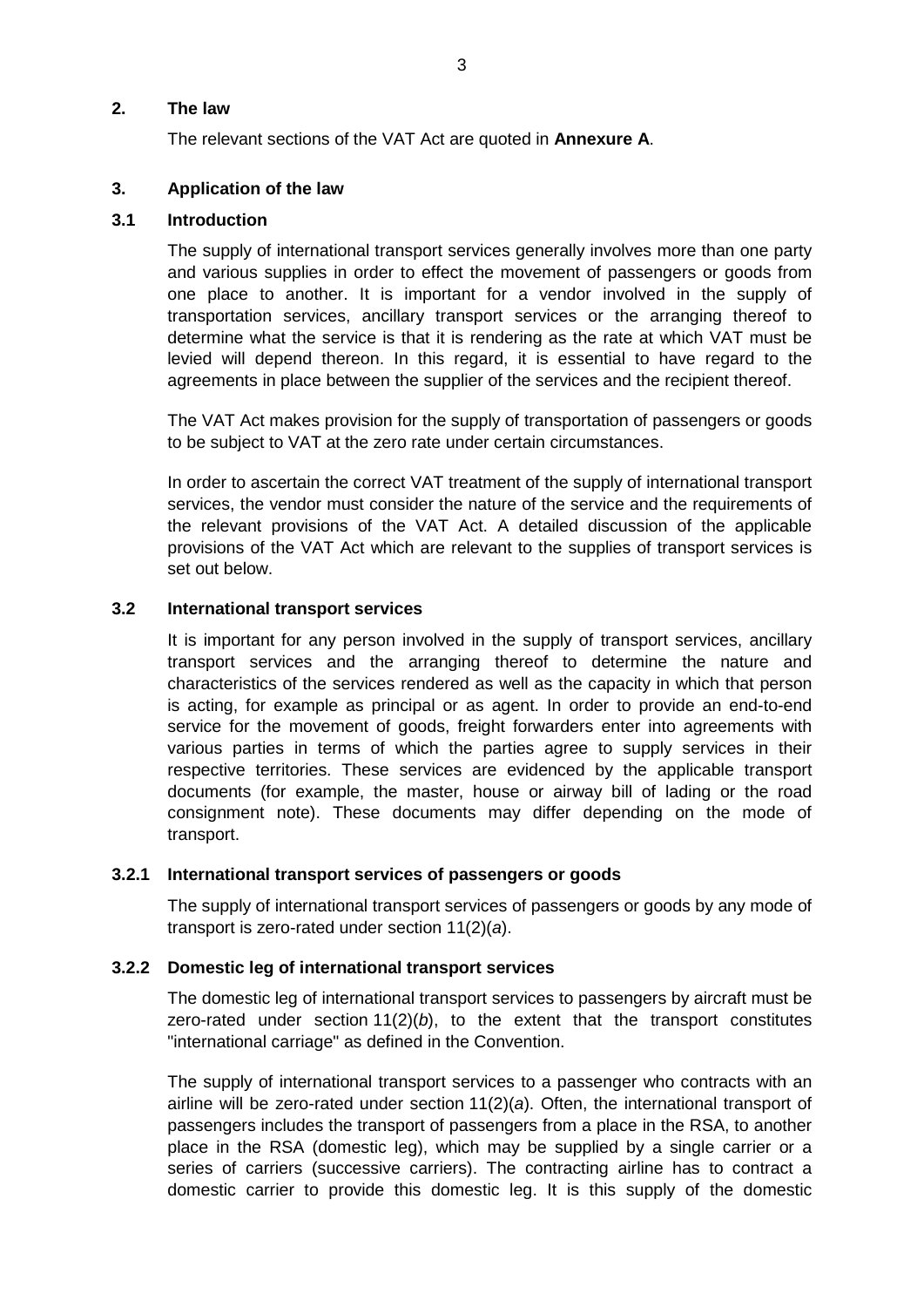transport service to the contracting airline to the extent that the transport constitutes "international carriage" that is zero-rated under section 11(2)(*b*).

In order for the supply of the domestic transport to be zero-rated under section  $11(2)(b)$ , the domestic flight must –

- be contracted or booked at the same time as the international flight; and
- be referenced to the international flight (that is, the ticket must reflect all flights).

# **Example 1 – Domestic carriage**

*Facts:*

Passenger X is flying to London (England) and purchases an air ticket from Airline C (vendor) for the flight from Cape Town to Johannesburg, and an air ticket from Airline A (vendor) for a flight from Johannesburg to London.

What is the VAT treatment of the passenger flights?

*Result:*

Airline C is supplying a domestic passenger flight to Passenger X and VAT at the standard rate must be levied. The zero rate under section 11(2)(*b*) is not applicable as the transport by Airline C does not constitute "international carriage" as defined in the Convention.

Airline A is supplying an international transport service from Johannesburg to London to Passenger X and VAT at the zero rate must be levied under section 11(2)(*a*)(ii).

# **Example 2 – International carriage**

*Facts:*

Passenger X is flying to London (England) and purchases an air-ticket from Airline A (vendor) for the flight from Cape Town to London. Airline A contracts with Airline C (vendor) to fly Passenger X from Cape Town to Johannesburg, from where Airline A flies Passenger X to London.

What is the VAT treatment of the passenger flights?

*Result:*

Airline C is supplying a domestic transport service to Airline A as part of the supply of an international transport service by Airline A to Passenger X. Airline C may therefore zero-rate its supply of the domestic transport services under section 11(2)(*b*) as the transport is by aircraft and constitutes "international carriage".

Airline A is supplying an international transport service to Passenger X, originating at a place in the RSA (Cape Town) and ending at a place in an export country (United Kingdom). Airline A must charge VAT at the zero rate under section 11(2)(*a*)(ii).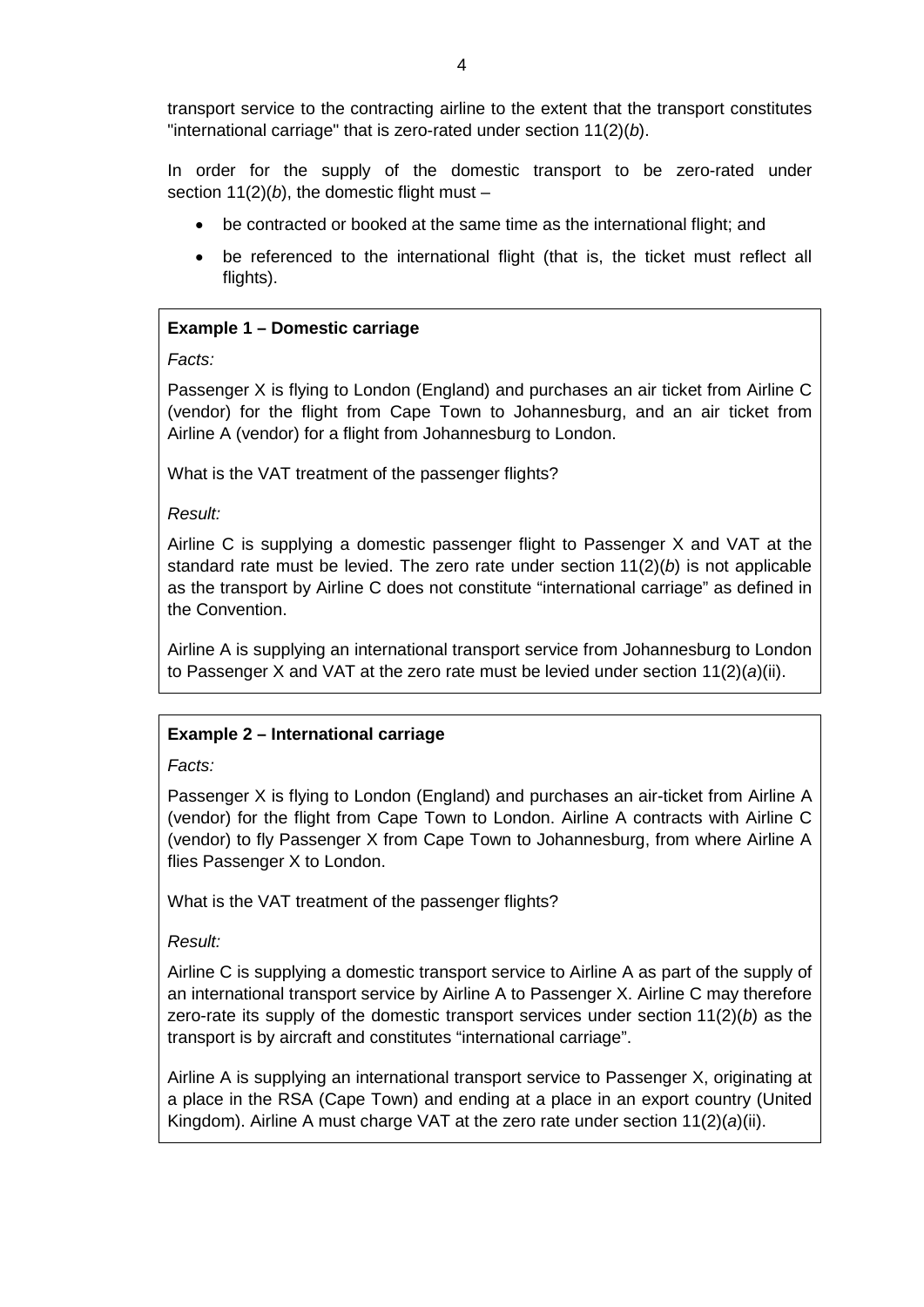# <span id="page-4-0"></span>**3.2.3 Domestic leg of an international transport service and ancillary transport service**

The international transportation of goods will generally include a domestic transport leg as well as ancillary transport services. Ancillary transport services are those services that are rendered in support of the transportation of goods and have been specifically defined for purposes of the VAT Act.

The VAT rate applicable to a domestic transport service, the domestic leg of an international transport service or ancillary transport service in relation to goods is determined under sections 7(1)(*a*), 11(2)(*c*) or 11(2)(*e*). A vendor must follow the guidelines set out below to ascertain which section of the VAT Act applies to the particular supply, which in turn will establish the applicable rate of VAT to be levied.

# **(a) Same supplier requirement [section 11(2)(***c***)]**

Section 11(2)(*c*) zero-rates the domestic leg of the international transport of goods, as well as any ancillary transport services rendered, where these services are supplied by the same vendor, who is contracted by the customer to provide the zero-rated international transport service.

In order to qualify for the zero-rating under section 11(2)(*c*), a vendor that is contracted to provide the international transport service and domestic and/or ancillary transport services does not have to physically perform the domestic and/or ancillary transport services. For example, a freight forwarder contracted by a client to provide a door-to-door international transport service does not have to physically perform the ocean carriage itself, attend to the Customs clearance of the goods or physically transport the goods from the harbour to the customer's premises. The freight forwarder may for example, subcontract another transport company to move the goods from the harbour to the customer's premises or subcontract the ocean carriage to a shipping line. This will not disqualify the freight forwarder from applying the zero rate as envisaged under section 11(2)(*c*) when invoicing its customer. The freight forwarder who contracts with the customer is therefore the person who is *contractually supplying* these services even if they are rendered by someone else.

A vendor should thus consider the following to ascertain if the zero rate under section 11(2)(*c*) is applicable:

- Is the vendor contractually obliged to supply an "international transport service" as defined?
- Does that international transport service incorporate a domestic transport leg or an ancillary transport service?
- Is the vendor supplying the international transport service also contractually supplying the domestic leg of that international transport service or the ancillary transport services?

If the answer to all of the questions is "yes", then the vendor may zero rate the domestic leg of a supply of an international transport service or ancillary transport services under section 11(2)(*c*), whether the supply is made to a resident or a non-resident.

In the event that the domestic transport service or ancillary transport services are not contractually supplied by the same supplier who supplies the international transport service, the domestic transport service and/or ancillary transport services do not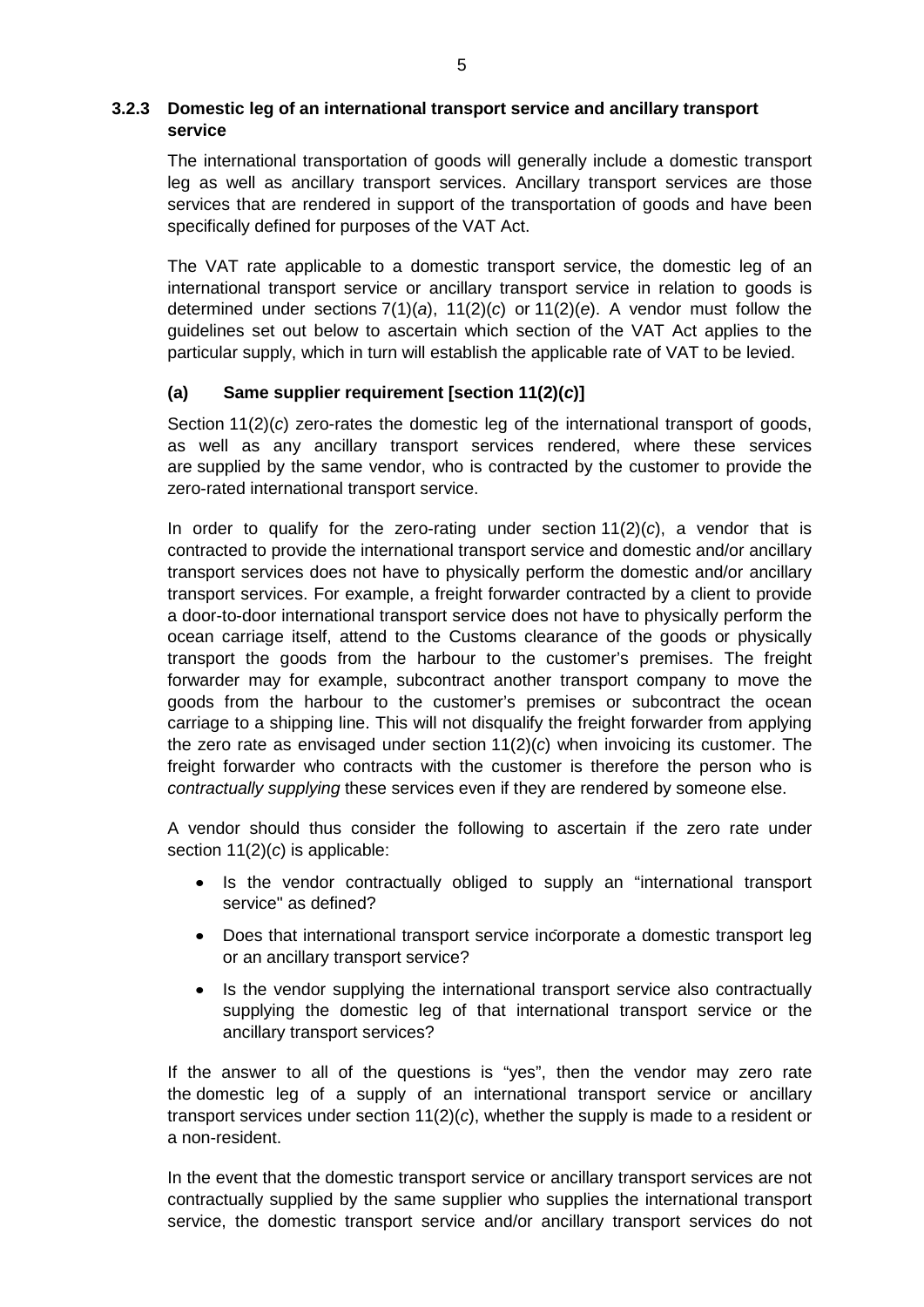qualify for the zero rate under section 11(2)(*c*) and is subject to VAT at the standard rate under section 7(1)(*a*), unless the provisions of section 11(2)(*e*) apply [see **[3.2.3\(b\)](#page-9-0)**].

# **Example 3 – Vendor supplying international transport services and ancillary transport services**

*Facts:*

Freight Forwarder X SA (vendor), contracts with Company A (vendor), to ship Company A's goods from the Port of Durban to St Petersburg (Russia) and to prepare the customs documentation for export.

What is the VAT treatment of the services?

*Result:*

Freight Forwarder X SA is supplying an international transport service to Company A from a place in the RSA to a place in an export country and must charge VAT at the zero rate under section 11(2)(*a*)(ii).

The preparation of customs documentation is an ancillary transport service supplied by Freight Forwarder X SA to Company A. The ancillary transport services are supplied by the same vendor supplying the international transport service being Freight Forwarder X SA. In light of this, Freight Forwarder X SA must charge VAT at the zero rate under section 11(2)(*c*) on the supply of the ancillary transport services.

# **Example 4 – Vendor supplying international transport services and ancillary transport services (subcontracting)**

*Facts:*

Freight Forwarder X SA (vendor), contracts with Company A (vendor), to transport Company A's goods from Polokwane to St Petersburg (Russia) and to prepare the customs documentation for export. Freight Forwarder X SA subcontracts Rail Co (vendor) to store and move the goods from Polokwane to the Port of Durban, and Shipping Line X (vendor) to move the goods from the Port of Durban to St Petersburg.

What is the VAT treatment of the services?

*Result:*

Rail Co is providing a domestic transport service to the Freight Forwarder X SA between two places in the RSA. This supply is not zero-rated under section 11(2)(*c*), as Rail Co is not the same supplier providing the services to which section 11(2)(*a*) applies, and as such Rail Co must charge VAT at the standard rate. VAT at the standard rate must also be levied on the supply of its storage service (an ancillary transport service).

Shipping Line X is providing an international transport service to Freight Forwarder X SA from a place in the RSA to a place in an export country. Shipping Line X will charge VAT at the zero rate under section 11(2)(*a*)(ii).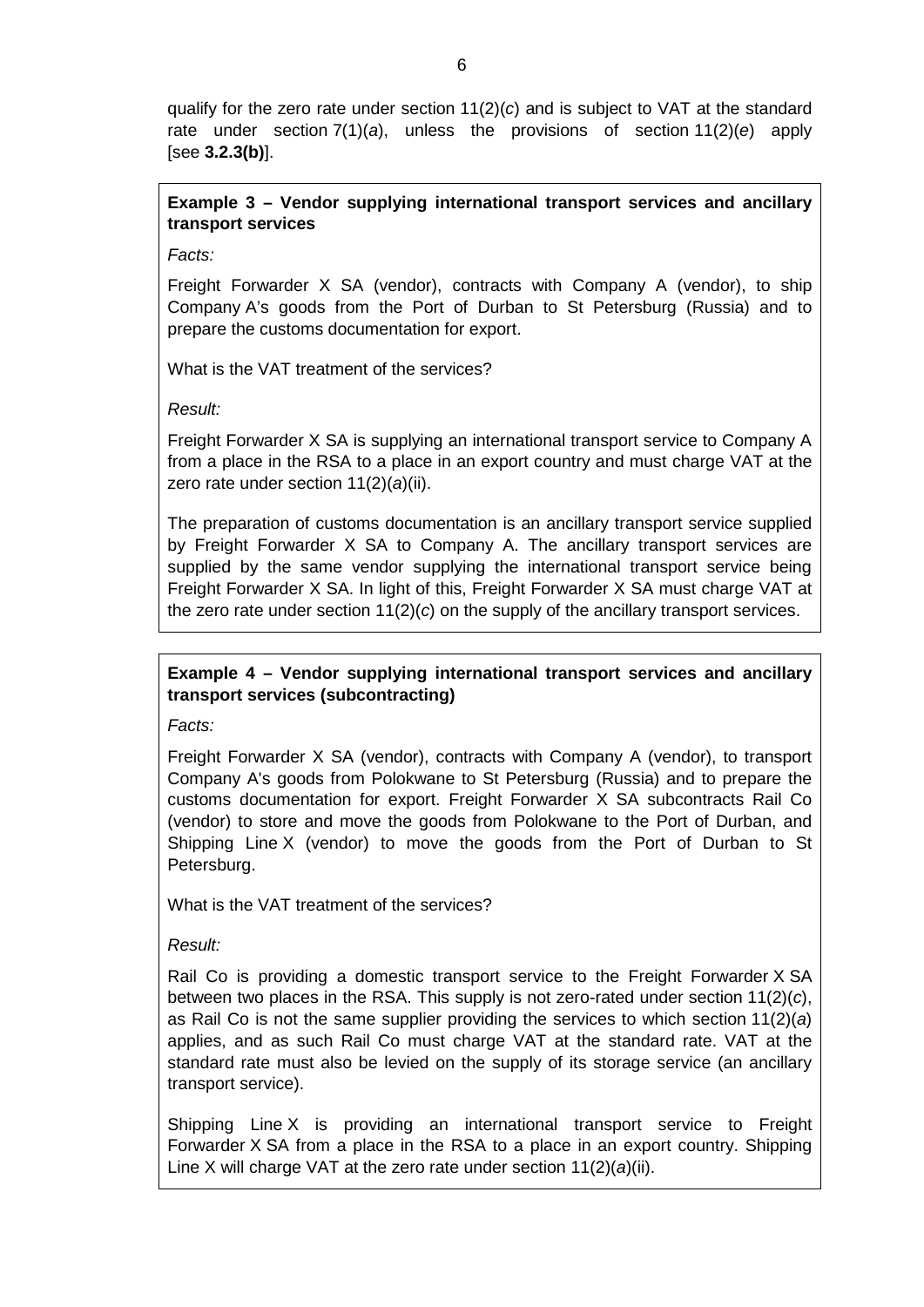Freight Forwarder X SA is providing an international transport service to Company A which incorporates a domestic leg and ancillary transport services (preparation of customs documentation).

Freight Forwarder X SA must charge VAT at the zero rate on the international transport service from the Port of Durban to St Petersburg under section 11(2)(*a*)(ii). Freight Forwarder X SA must also zero-rate the supply of the domestic and ancillary transport services under section 11(2)(*c*).

# **Example 5 – Vendor supplying international transport services and ancillary transport services (comprehensive example)**

*Facts:*

Company A (vendor) purchases goods from a supplier in Germany and has to collect the goods from the supplier's premises. Company A contracts with Freight Forwarder X SA (vendor) to import the goods from Berlin (Germany), attend to the Customs clearance and to deliver the goods to Company A at its premises in Boksburg. Freight Forwarder X SA subcontracts Freight Forwarder X GmbH in Germany (a non-resident, non-vendor) to move the goods from the supplier's premises in Berlin to the Port of Hamburg from where they will be exported and to clear the goods for Customs purposes in Germany. Freight Forwarder X SA further subcontracts Shipping Line X (vendor) to ship the goods from the Port of Hamburg to the Port of Durban. Lastly, Transport Co (vendor) is subcontracted by Freight Forwarder X SA to attend to the Customs clearance of the goods and to transport the goods from the Port of Durban to Company A's premises in Boksburg.

What is the VAT treatment of the various services?

*Result:*

Freight Forwarder X SA is supplying an international transport service to Company A and must charge VAT at the zero rate under section 11(2)(*a*)(iii).

Freight Forwarder X SA must also charge VAT at the zero rate on the supply of the domestic and ancillary transport services under section 11(2)(*c*) in light of the fact that Freight Forwarder X SA is the same person contractually supplying the international transport service.

Shipping Line X is supplying an international transport service to Freight Forwarder X SA and must charge VAT at the zero rate under section 11(2)(*a*)(iii).

Transport Co is supplying domestic transport and ancillary transport services to Freight Forwarder X SA and must charge VAT at the standard rate under section 7(1)(*a*). This supply is not zero-rated under section 11(2)(*c*), as Transport Co is not the same supplier providing the services to which section 11(2)(*a*) applies. The services supplied by Freight Forwarder X GmbH to Freight Forwarder X SA are not subject to VAT in the RSA.

Note that even though none of the different legs or aspects of the international movement of the goods are physically rendered by Freight Forwarder X SA, it must still zero-rate its supply to Company A. Freight Forwarder X SA is contractually supplying the services to Company A.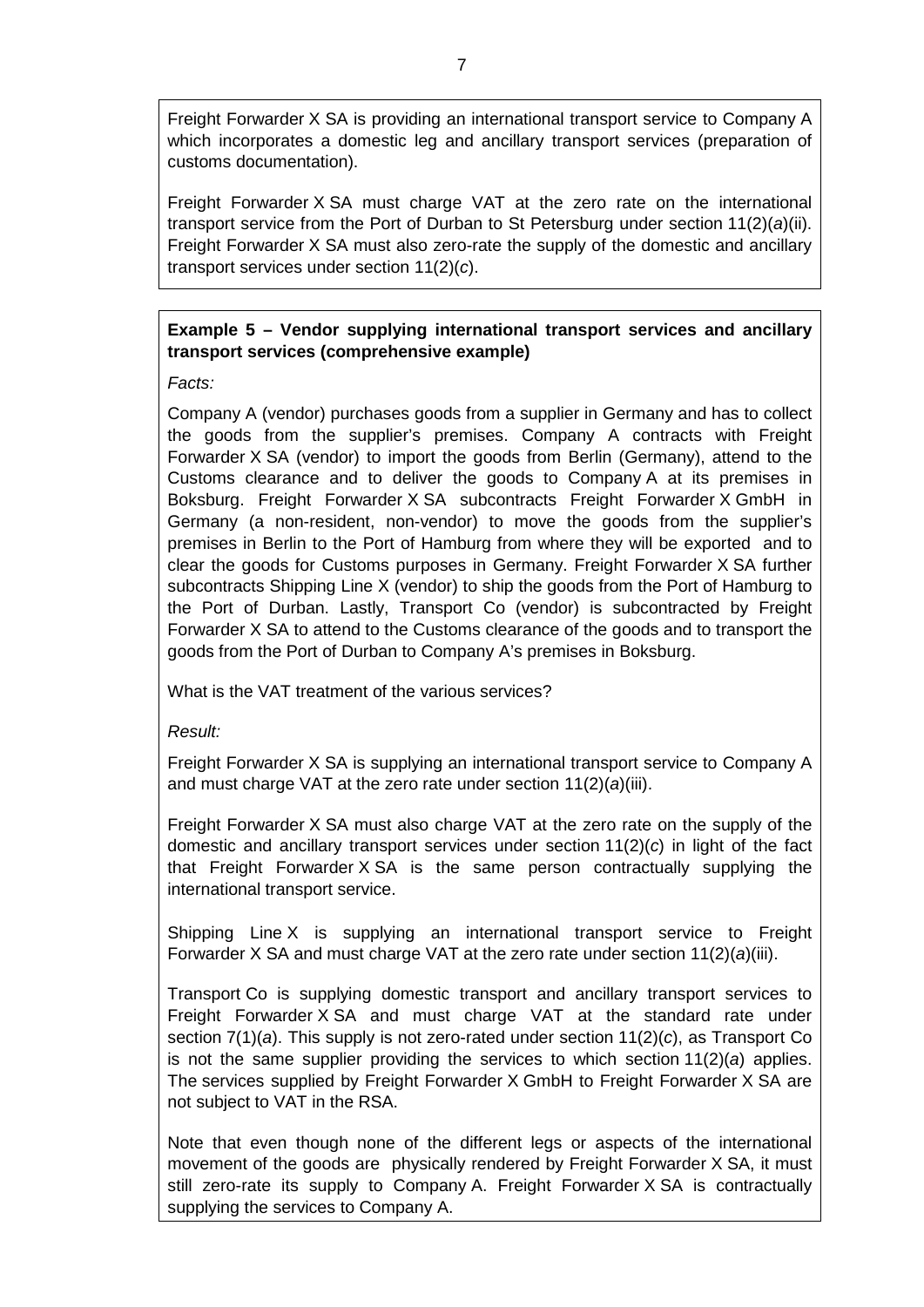# **(b) Domestic and/or ancillary transport services supplied to non-resident, non-vendors [section 11(2)(***e***)]**

The VAT Act makes provision for the zero rate to be levied in certain instances under section 11(2)(*e*). A vendor that is not contracted to supply an international transport service but is contracted to supply a domestic transport service or an ancillary transport service that is an integral part of or directly in connection with an international movement of goods, may zero-rate the supply of the domestic or ancillary transport service provided that these services are supplied directly –

- in connection with the  $-$ 
	- $\triangleright$  exportation of goods from the RSA; or
	- $\triangleright$  importation of goods into the RSA; or
	- movement of goods through the RSA from one export country to another export country; and
- to a person who is neither a resident of the RSA nor a vendor, otherwise than through an agent or other person.<sup>[1](#page-7-0)</sup>

Whether the services are directly in connection with, for example, the importation or exportation of the goods into or from the RSA, is a question of fact and depends on the circumstances of each case. The term "directly in connection with" means that the domestic or ancillary transport service must be an essential and constituent part of the international movement of goods, necessary for the completeness or delivery thereof. In essence, without the need for the goods to be transported internationally, these services would not have been necessary and/or rendered. Indicators of whether the supply of services is directly in connection with the importation or exportation of goods to or from the RSA, would be delivery to a designated commercial port from where the goods will be exported, collection from a port of importation, or services supplied relating to the preparation of the goods for export or import.

A vendor must comply with the requirements set out in (i) and (ii) before applying the zero rate to the supply of a domestic transport service or ancillary transport service under section 11(2)(*e*).

# **Example 6 – Vendor contracting directly with a non-resident**

*Facts:*

Company F (a non-resident, non-vendor) purchases goods from a supplier in Kimberley for delivery to its customer in Bloemfontein. Company F contracts directly with Road Haulier Inc. (vendor) to collect the goods from the supplier's premises in Kimberley and to deliver them to Company F's customer in Bloemfontein.

What is the VAT treatment of the services?

<span id="page-7-0"></span> <sup>1</sup> This means that the vendor must contract directly with the non-resident client and must not enter into the contract through the agent of the non-resident.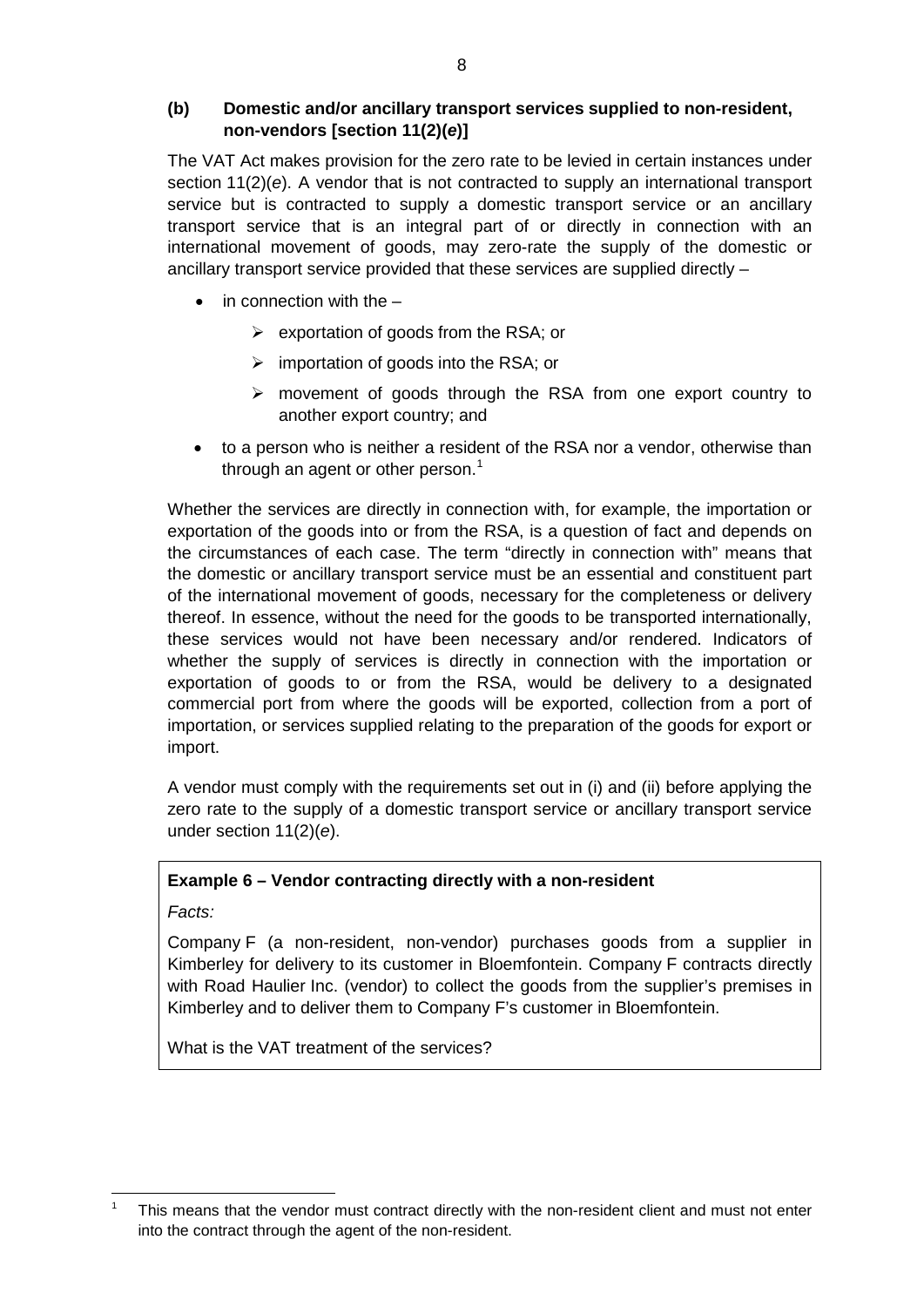#### *Result:*

Road Haulier Inc. is supplying a local transport service between two places in the RSA which is not directly in connection with the importation or exportation of goods to or from the RSA, or the movement of goods through the RSA, and must charge VAT at the standard rate on the supply of its domestic transport service under section 7(1)(*a*).

# **Example 7 – Supplies of transport services by various parties**

*Facts:*

Company A (vendor) contracts with Transport Co SA (vendor) to transport goods from Germany to the Port of Durban. Company A also contracts, with Clearing Agents (Pty) Ltd (vendor) to clear the goods through Customs and with Rail Co (vendor) to transport the goods to Boksburg. Transport Co SA subcontracts Transport Co GmbH in Germany (a non-resident, non-vendor) to transport the goods to the Port of Durban. Upon arrival, Transport Co GmbH hands the goods over to Clearing Agents (Pty) Ltd, which clears the goods through Customs. Rail Co collects the goods at the Port of Durban and transports the goods to Boksburg.

What is the VAT treatment of the services?

# *Result:*

Transport Co SA is supplying an international transport service to Company A and must charge VAT at the zero rate under section 11(2)(*a*)(iii).

Clearing Agents (Pty) Ltd is supplying an ancillary transport service being the preparation of customs documents to Company A, and must charge VAT at the standard rate. Clearing Agents (Pty) Ltd cannot apply the zero rate to the aforementioned service under section 11(2)(*c*) as it is not supplying the international transport. Clearing Agents (Pty) Ltd can furthermore not apply the zero rate under section 11(2)(*e*) as it has not contracted with a non-resident, non-vendor for the supply of its service but with a vendor (that is, Company A).

Rail Co is supplying a domestic transport service to Company A, and must charge VAT at the standard rate. Rail Co is not supplying the international transport service, and, therefore, cannot apply the zero rate under section 11(2)(*c*). Furthermore, Rail Co has not contracted with a non-resident, non-vendor for the supply of its services and may not apply the zero rate under section 11(2)(*e*).

Company A is entitled to a deduction of the VAT paid in respect of the various services acquired, subject to meeting the requirements of sections 1(1), definition "input tax", 16(2), 16(3), 17 and 20.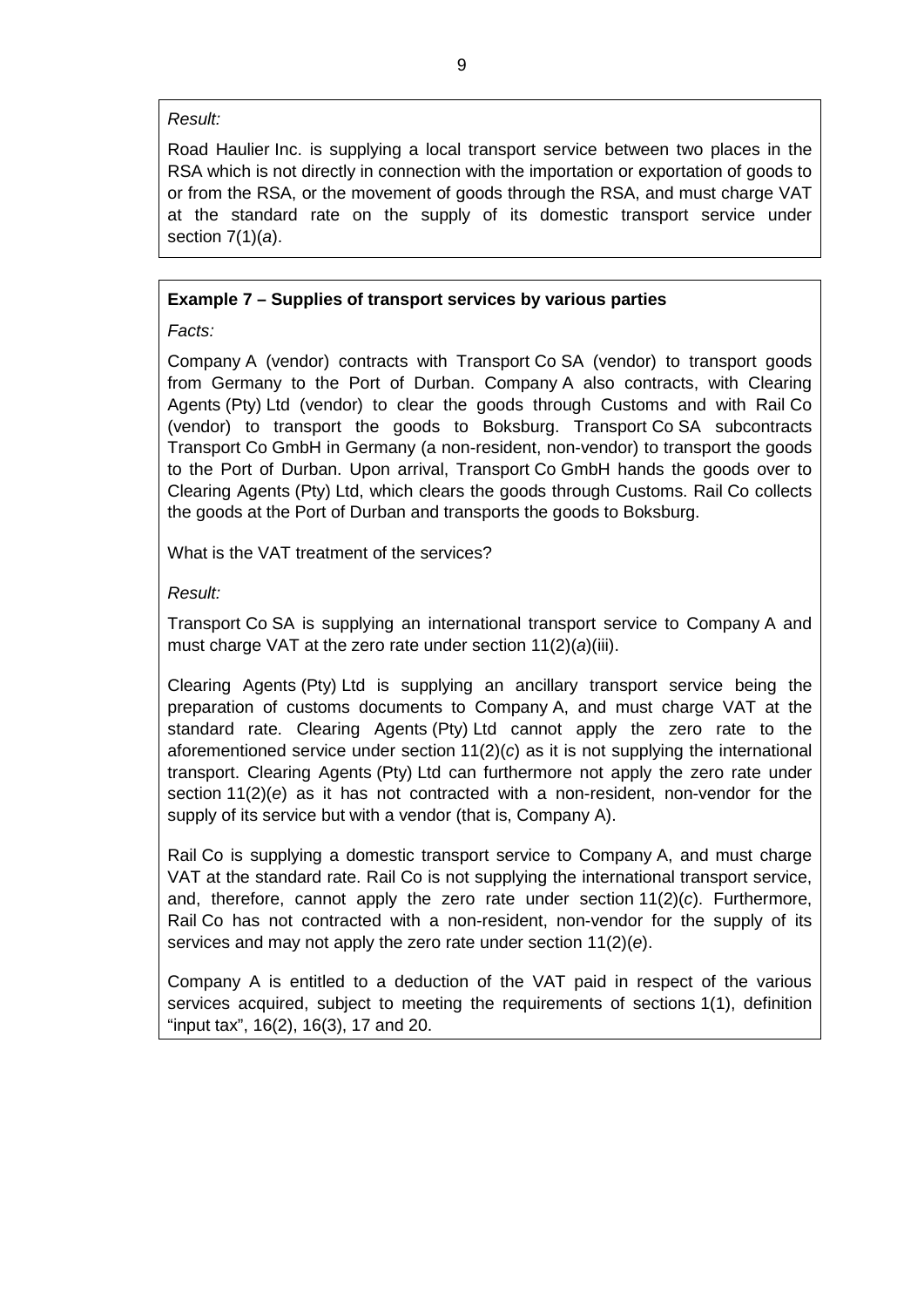# <span id="page-9-0"></span>**Example 8 – Vendor contracting directly with a non-resident principal to supply a domestic transport service**

*Facts:*

Company F, a German company, contracts with Freight Forwarder X GmbH (a nonresident, non-vendor) to deliver goods to Company A (vendor) in Boksburg. Freight Forwarder X GmbH delivers the goods to the Port of Durban and subcontracts Freight Forwarder X SA (vendor) in the RSA to clear the goods through Customs and to transport the goods from the Port of Durban to Company A in Boksburg. Freight Forwarder X SA subcontracts the domestic transport service to Transport Co (vendor).

What is the VAT treatment of the services?

*Result:*

Freight Forwarder X SA is supplying the domestic leg of an international movement of goods and an ancillary transport service, being the preparation of the customs documentation, directly to Freight Forwarder X GmbH, a non-resident and nonvendor. These services are directly in connection with the importation of goods and, in light of this, Freight Forwarder X SA must charge VAT at the zero rate under section 11(2)(*e*).

Transport Co is supplying a domestic transport service between two places in the RSA to Freight Forwarder X SA, a vendor, and must charge VAT at the standard rate.

Freight Forwarder X SA may deduct the VAT paid to Transport Co as input tax, subject to meeting the requirements of sections 1(1), definition "input tax", 16(2), 16(3), 17 and 20.

# <span id="page-9-3"></span>**(c) Domestic or ancillary transport services supplied to an agent of a nonresident [section 54(6)]**

A vendor that has contracted with a non-resident through an agent<sup>[2](#page-9-1)</sup> or any other person to supply the domestic leg of an international movement of goods, is not entitled to apply the zero rate under section 11(2)(*e*) and is obliged to levy VAT at the standard rate under section 7(1)(*a*). The agent of the non-resident would be a person who arranged such transport and applied the zero rate on its services as envisaged in section  $(2)(d)^3$  $(2)(d)^3$ .

Relief is, however, granted to non-resident recipients of domestic transport services, who are not vendors, under section 54(6). The general rule regarding supplies acquired by an agent on behalf of a principal is that it is the principal and not the agent that is entitled to deduct the input tax under section 16(3) read with section 54(2). Section 54(6), however, specifically provides that where the agent and the principal agree, the provisions of the VAT Act will apply as if the supply had been made to the agent, provided that the –

• transport service is not subject to VAT at the zero rate;

<span id="page-9-1"></span> $2^2$  This means that the vendor must contract directly with the non-resident client and must not enter into the contract through the agent of the non-resident.

<span id="page-9-2"></span><sup>3</sup> As discussed further in **3.2.4**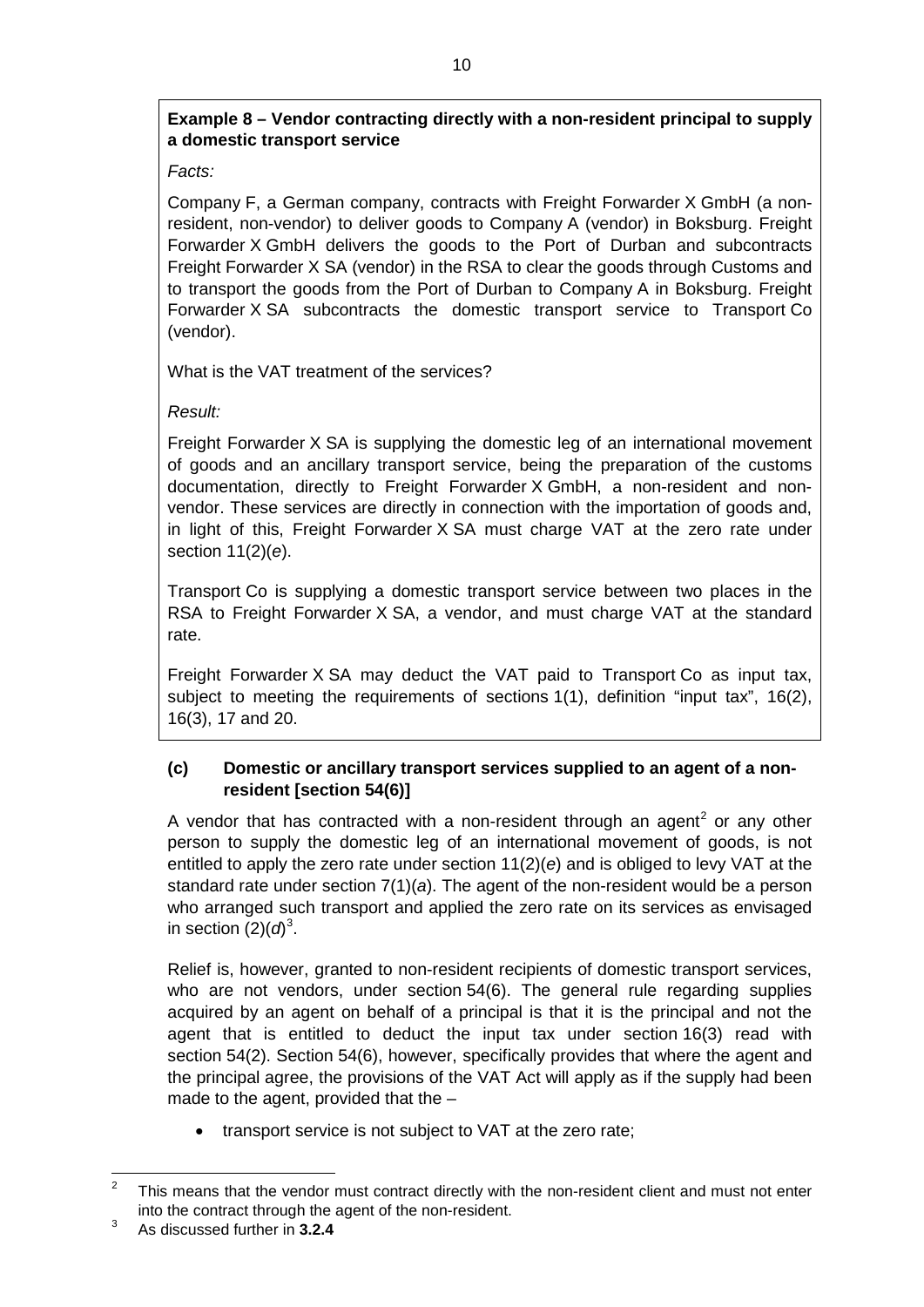- principal is not a resident and not a vendor;
- agent is a vendor; and
- transport service, or the arranging of the transport service, is directly in connection with the importation or exportation of goods which are being moved to, from or through the RSA.

In these circumstances, the agent may deduct the VAT incurred as input tax under section 16(3)(*a*). The agent is then in a position to pass the transportation or ancillary transport costs on to the non-resident principal free of VAT.

# **Example 9 – Vendor contracting with an agent of a non-resident principal**

*Facts:*

Company F, a non-resident, non-vendor, contracts with Freight Forwarder X SA as its agent, to arrange the movement of its goods from Kimberley to Vancouver (Canada). Freight Forwarder X SA contracts, on behalf of Company F, with Transport Co (vendor) to provide the domestic transport service, which is to move the goods from Kimberley to Cape Town. Freight Forwarder X SA also contracts with Airline C (vendor) to transport the goods to Vancouver by air.

What is the VAT treatment of the services?

# *Result:*

Airline C is supplying an international transport service to Company F, being the principal, and may zero-rate the supply of the flight from Cape Town to Vancouver under section 11(2)(*a*)(ii). International transport services may be zero-rated irrespective of whether the vendor contracts through an agent or any other person.

Transport Co is supplying a domestic transport service to Company F. As Transport Co has not contracted directly with Company F, but contracted with Company F's agent, it is not entitled to zero-rate the supply under section 11(2)(*e*) and VAT at the standard rate must be levied. As the supply is deemed to be made to Company F's agent (being Freight Forwarder X SA) under section 54(6), Freight Forwarder X SA may deduct the VAT paid as input tax under section 16(3) provided that the requirements as discussed in **[3.2.3\(c\)](#page-9-3)** are complied with.

# **3.2.4 The arranging of international transport services**

A vendor that is contracted to arrange the international transportation of passengers or goods may zero-rate the supply under section 11(2)(*d*). The zero-rating of the arranging service in section 11(2)(*d*) will only apply if the international transport services being arranged are transport services to which any of the provisions of section 11(2)(*a*), (*b*) or (*c*) as set out in **[3.2.1](#page-2-0)** to **[3.2.3](#page-4-0)** apply.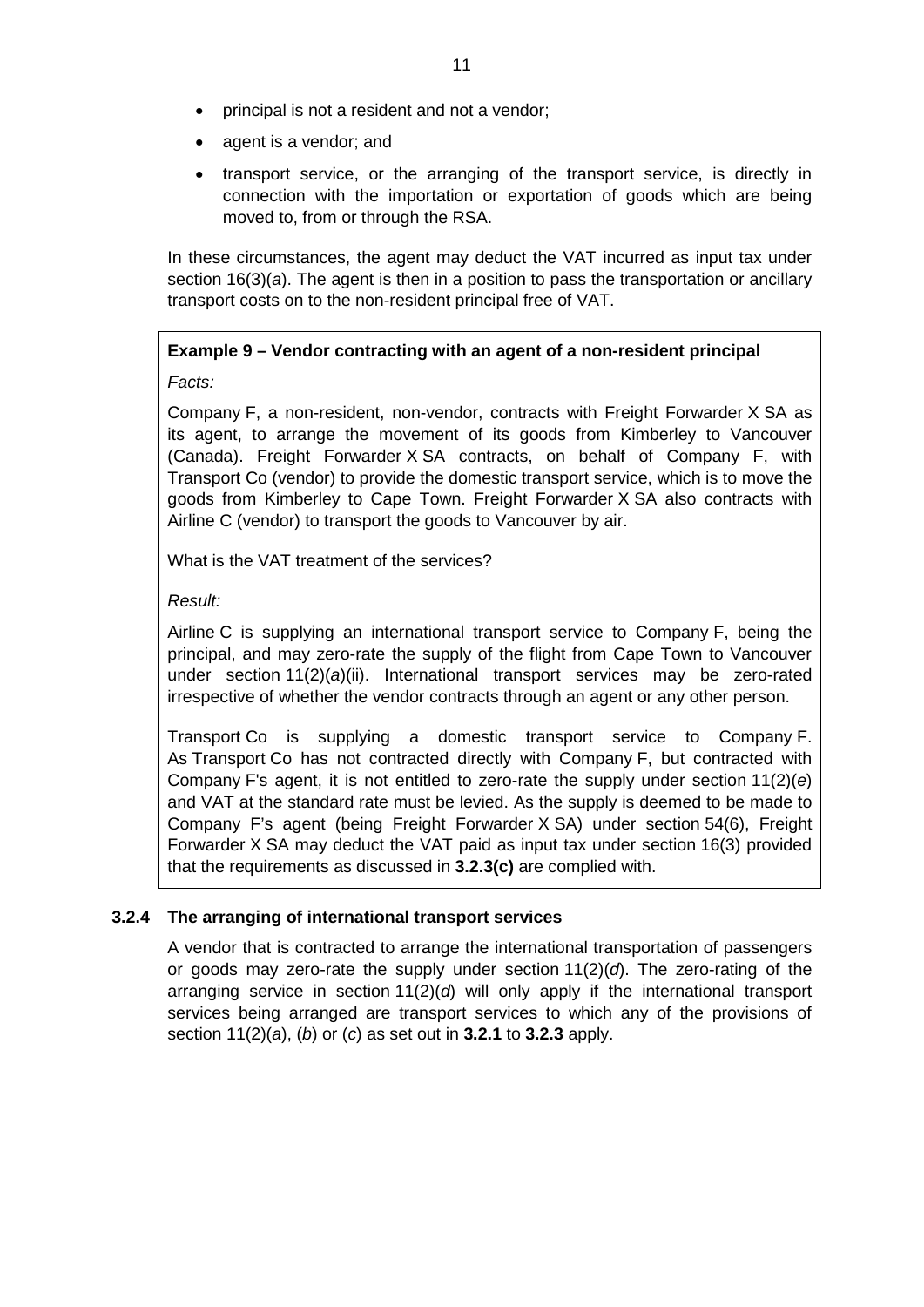# **Example 10 – Arranging of an international transport service**

# *Facts:*

Company F, a non-resident, non-vendor, contracts with Freight Forwarder X SA as its agent, to arrange the movement of its goods from Kimberley to Vancouver (Canada). Freight Forwarder X SA contracts, on behalf of Company F, with Transport Co (vendor) to provide the domestic transport service, which is to move the goods from Kimberley to Cape Town. Freight Forwarder X SA also contracts with Airline C (vendor) to transport the goods to Vancouver by air.

What is the VAT treatment of the services?

*Result:*

The arranging of an international transport service falls within the ambit of section 11(2)(*d*) and Freight Forwarder X SA must zero-rate the supply of the arranging service to Company F.

# **Example 11 – Arranging of a domestic transport service**

*Facts:*

Company X (non-resident, non-vendor) requests that its subsidiary (vendor) contracts, as its agent, with Transport Co (vendor) to transport containers from a depot in Port Elizabeth to the Port of Durban from where Freight Forwarder X GmbH will export the containers. Company X's subsidiary contracts with Transport Co to supply the domestic transport service on behalf of Company X.

What is the VAT treatment of the services?

*Result:*

The subsidiary must charge VAT at the standard rate under section 7(1)(*a*) on the supply of the arranging service. The subsidiary is not entitled to apply the zero rate under section 11(2)(*d*), because the transport service arranged was not a supply to which the provisions of sections 11(2)(*a*), (*b*) or (*c*) apply.

# **Example 12 – Vendor contracting with an agent of a non-resident principal (comprehensive example)**

*Facts:*

Freight Forwarder X GmbH (non-resident, non-vendor) requests that its subsidiary Freight Forwarder X SA (vendor) contracts, as its agent, with Transport Co (vendor) to transport containers from a depot in Port Elizabeth to the Port of Durban from where Freight Forwarder X GmbH will export the containers. Freight Forwarder X SA contracts with Transport Co to supply the domestic transport service on behalf of Freight Forwarder X GmbH.

What is the VAT treatment of the services?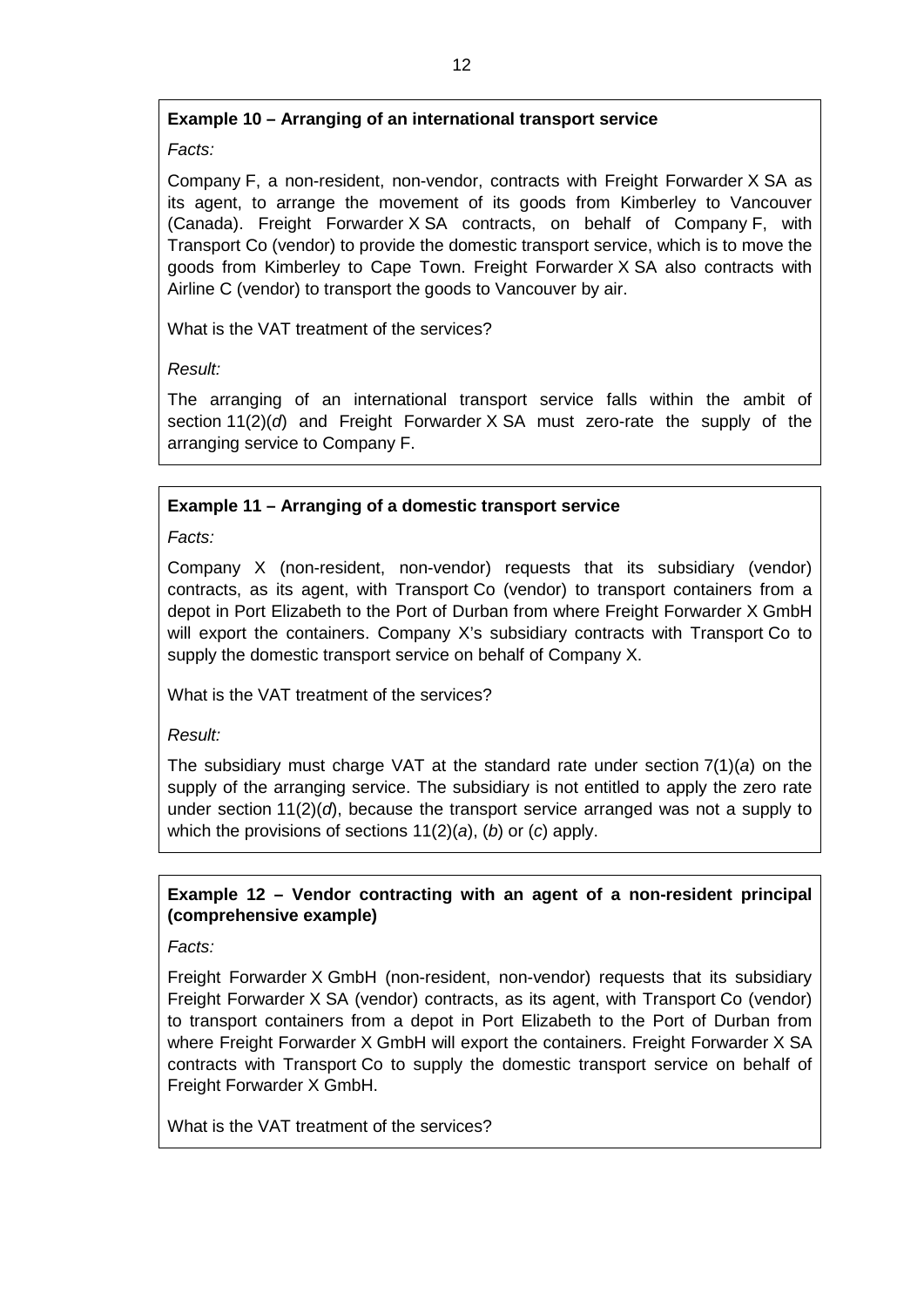#### *Result:*

Transport Co is supplying a domestic transport service to Freight Forwarder X GmbH. As Transport Co has not contracted directly with Freight Forwarder X GmbH, but contracted with Freight Forwarder X GmbH's agent, that is, Freight Forwarder X SA, it is not entitled to zero-rate the supply under section 11(2)(*e*) and must charge VAT at the standard rate.

As the supply is deemed to be made to Freight Forwarder X GmbH's agent (being Freight Forwarder X SA) under section 54(6), Freight Forwarder X SA may deduct the VAT paid on the supply by Transport Co as input tax under section 16(3), provided that the requirements as discussed in **[3.2.3\(c\)](#page-9-3)** are complied with.

Freight Forwarder X SA is supplying an arranging service to Freight Forwarder X GmbH, which is zero-rated under section 11(2)(*d*).

# **3.2.5 Documentary requirements**

The vendor's entitlement to apply the zero rate to a supply of international transport services or ancillary transport services as set out in this document, is always subject to the vendor obtaining and retaining the documentary proof acceptable to the Commissioner under section 11(3) within the prescribed time period. The acceptable documentary proof in relation to the supply of international and ancillary transport services is set out in Interpretation Note 31.

# **4. Conclusion**

The international transportation of goods or passengers is a taxable supply, and so is the supply of any ancillary transport services associated with it. These services must however, be zero-rated under the various provisions contained in section 11(2) subject to the requirements for the zero-rating being met. In this regard, it is important to note that should the vendor fail to obtain and retain the documentary evidence acceptable to the Commissioner set out in Interpretation Note 31 within the prescribed time periods, the supply will not qualify to be zero-rated. Furthermore, a vendor supplying domestic or ancillary transport services in connection with imported or exported goods must establish whether the vendor has contracted directly with a non-resident, non-vendor, or with the agent of the non-resident non-vendor, before applying the zero or standard rate.

In the event that the VAT implications of a specific transaction are not covered in this Note, an application for a VAT ruling or decision may be made in writing by sending an e-mail to **VATRul[ings@sars.gov.za](mailto:ngs@sars.gov.za)** or by facsimile to 086 540 9390. The application should consist of a VAT301 form and must comply with the provisions of section 79 of the Tax Administration Act 28 of 2011, excluding section 79(4)(*f*), (*k*) and (6) where applicable.

**Legal Counsel SOUTH AFRICAN REVENUE SERVICE**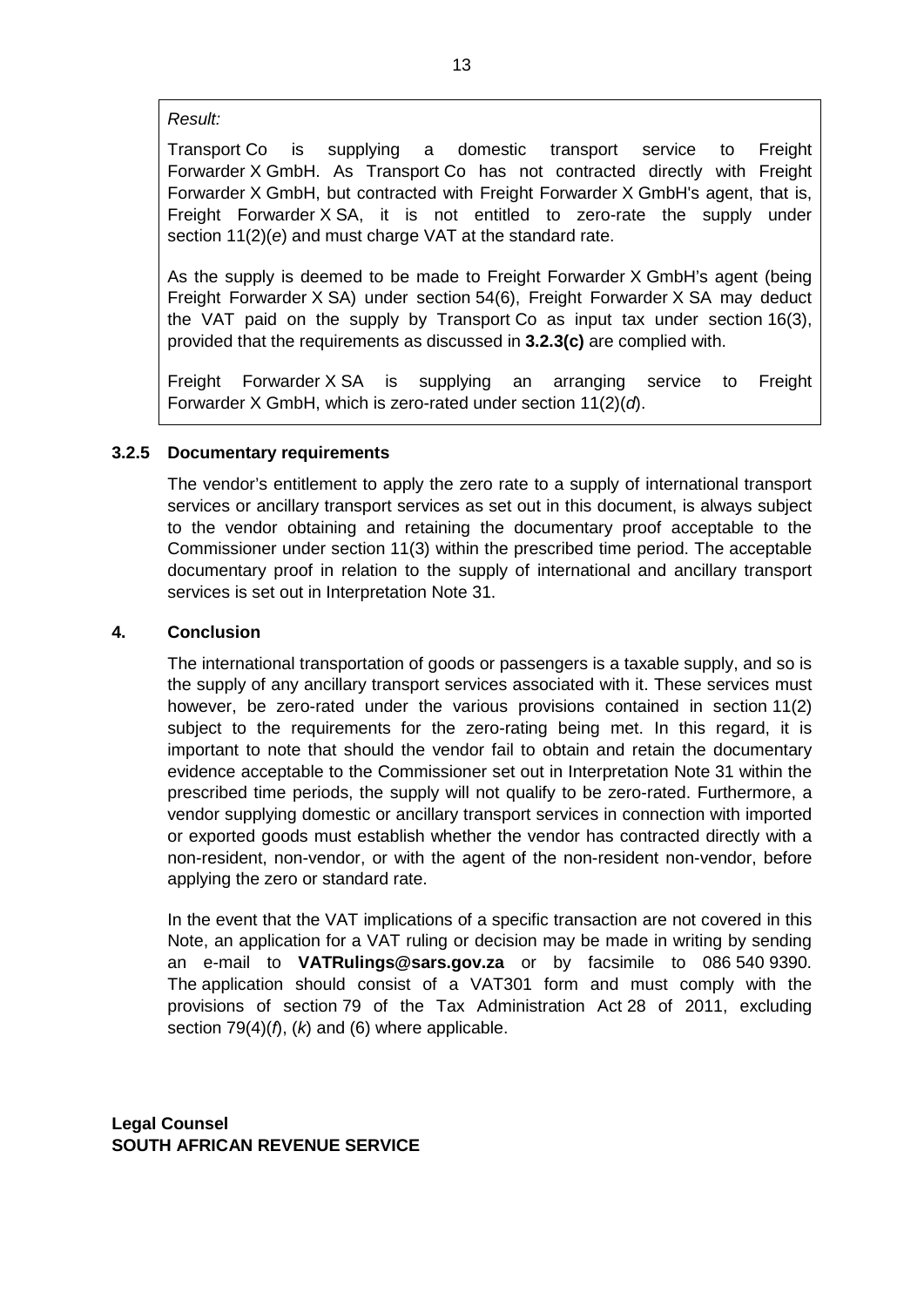#### **Annexure A – The law**

# **Section 1(1) – Definitions**

**1.ºººDefinitions.—**(1) In this Act, unless the context otherwise indicates—

**"ancillary transport services"** means stevedoring services, lashing and securing services, cargo inspection services, preparation of customs documentation, container handling services and storage of transported goods or goods to be transported;

**"enterprise"** means—

(*a*) in the case of any vendor, any enterprise or activity which is carried on continuously or regularly by any person in the Republic or partly in the Republic and in the course or furtherance of which goods or services are supplied to any other person for a consideration, whether or not for profit, including any enterprise or activity carried on in the form of a commercial, financial, industrial, mining, farming, fishing, municipal or professional concern or any other concern of a continuing nature or in the form of an association or club;

(*b*) …

Provided that—

- …
	- (v) any activity shall to the extent to which it involves the making of exempt supplies not be deemed to be the carrying on of an enterprise;
- …

**"input tax"**, in relation to a vendor, means—

- (a) tax charged under section 7 and payable in terms of that section by-
	- (i) a supplier on the supply of goods or services made by that supplier to the vendor; or
	- (ii) the vendor on the importation of goods by him; or
	- (iii) the vendor under the provisions of section 7(3);

where the goods or services concerned are acquired by the vendor wholly for the purpose of consumption, use or supply in the course of making taxable supplies or, where the goods or services are acquired by the vendor partly for such purpose, to the extent (as determined in accordance with the provisions of section 17) that the goods or services concerned are acquired by the vendor for such purpose;

# **Section 7 – Imposition of tax**

**7. Imposition of value-added tax.—**(1) Subject to the exemptions, exceptions, deductions and adjustments provided for in this Act, there shall be levied and paid for the benefit of the National Revenue Fund a tax, to be known as the value-added tax—

(*a*) on the supply by any vendor of goods or services supplied by him on or after the commencement date in the course or furtherance of any enterprise carried on by him;

calculated at the rate of 14 per cent on the value of the supply concerned or the importation, as the case may be.<sup>[4](#page-13-0)</sup>

<span id="page-13-0"></span> $4$  It should be noted that the rate of 15% must be applied, having regard to section 67A, with effect from 1 April 2018 in accordance with the announcement by the Minister of Finance in the Budget Speech on 21 February 2018.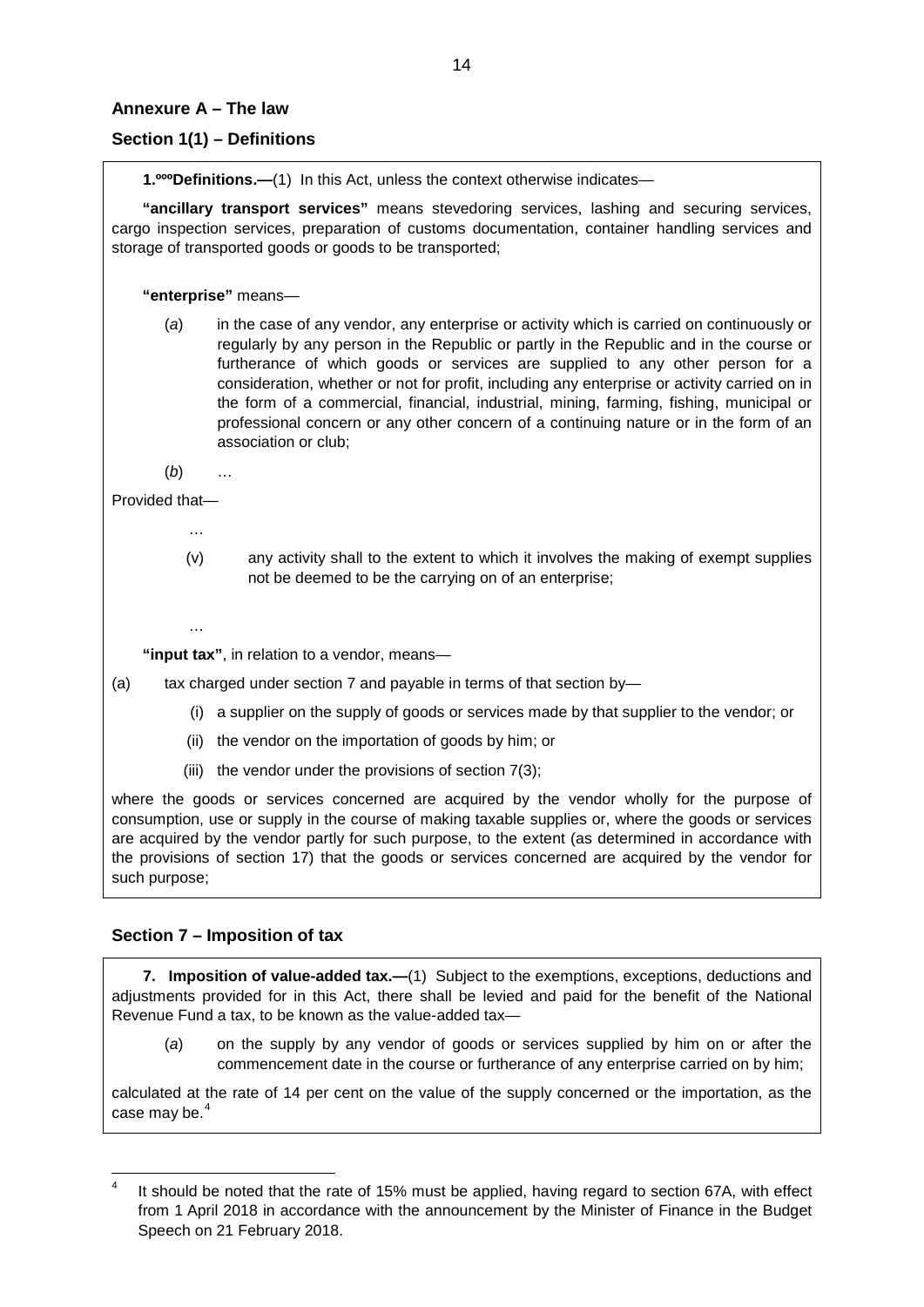#### **Section 11 – Zero-rating of services**

**11. Zero rating.—**(2) Where, but for this section, a supply of services, other than services contemplated in section 11(2)(k) that are electronic services, would be charged with tax at the rate referred to in section 7(1), such supply of services shall, subject to compliance with subsection (3) of this section, be charged with tax at the rate of zero per cent where—

- (*a*) the services (not being ancillary transport services) comprise the transport of passengers or goods—
	- (i) from a place outside the Republic to another place outside the Republic; or
	- (ii) from a place in the Republic to a place in an export country; or
	- (iii) from a place in an export country to a place in the Republic; or
- (*b*) the services comprise the transport of passengers from a place in the Republic to another place in the Republic to the extent that that transport is by aircraft and constitutes "international carriage" as defined in Article 1 of the Convention set out in the Schedule to the Carriage by Air Act, 1946 (Act No. 17 of 1946); or
- (*c*) the services (including any ancillary transport services) comprise the transport of goods from a place in the Republic to another place in the Republic to the extent that those services are supplied by the same supplier as part of the supply of services to which paragraph (a) applies; or
- (d) (i) the services comprise the—
	- (*aa*) insuring;
	- (*bb*) arranging of the insurance; or
	- (*cc*) arranging of the transport,

of passengers or goods to which any provision of paragraph (a), (b) or (c) applies; or

- ...
- (*e*) the services comprise the transport of goods or any ancillary transport services supplied directly in connection with the exportation from or the importation into the Republic of goods or the movement of goods through the Republic from one export country to another export country, where such services are supplied directly to a person who is not a resident of the Republic and is not a vendor, otherwise than through an agent or other person;

(3) Where a rate of zero per cent has been applied by any vendor under the provisions of this section, the vendor shall obtain and retain such documentary proof substantiating the vendor's entitlement to apply the said rate under those provisions as is acceptable to the Commissioner.

#### **Section 16 – Calculation of tax payable**

…

**16. Calculation of tax payable.—**(2) No deduction of input tax in respect of a supply of goods or services, the importation of any goods into the Republic or any other deduction shall be made in terms of this Act, unless—

- (a) a tax invoice or debit note or credit note in relation to that supply has been provided in accordance with section 20 or 21 and is held by the vendor making that deduction at the time that any return in respect of that supply is furnished; or
- (*b*) (i) a document as is acceptable to the Commissioner has been issued in terms of section 20(6); or
	- (ii) a document issued by the supplier in compliance with section 20(7) or 21(5); or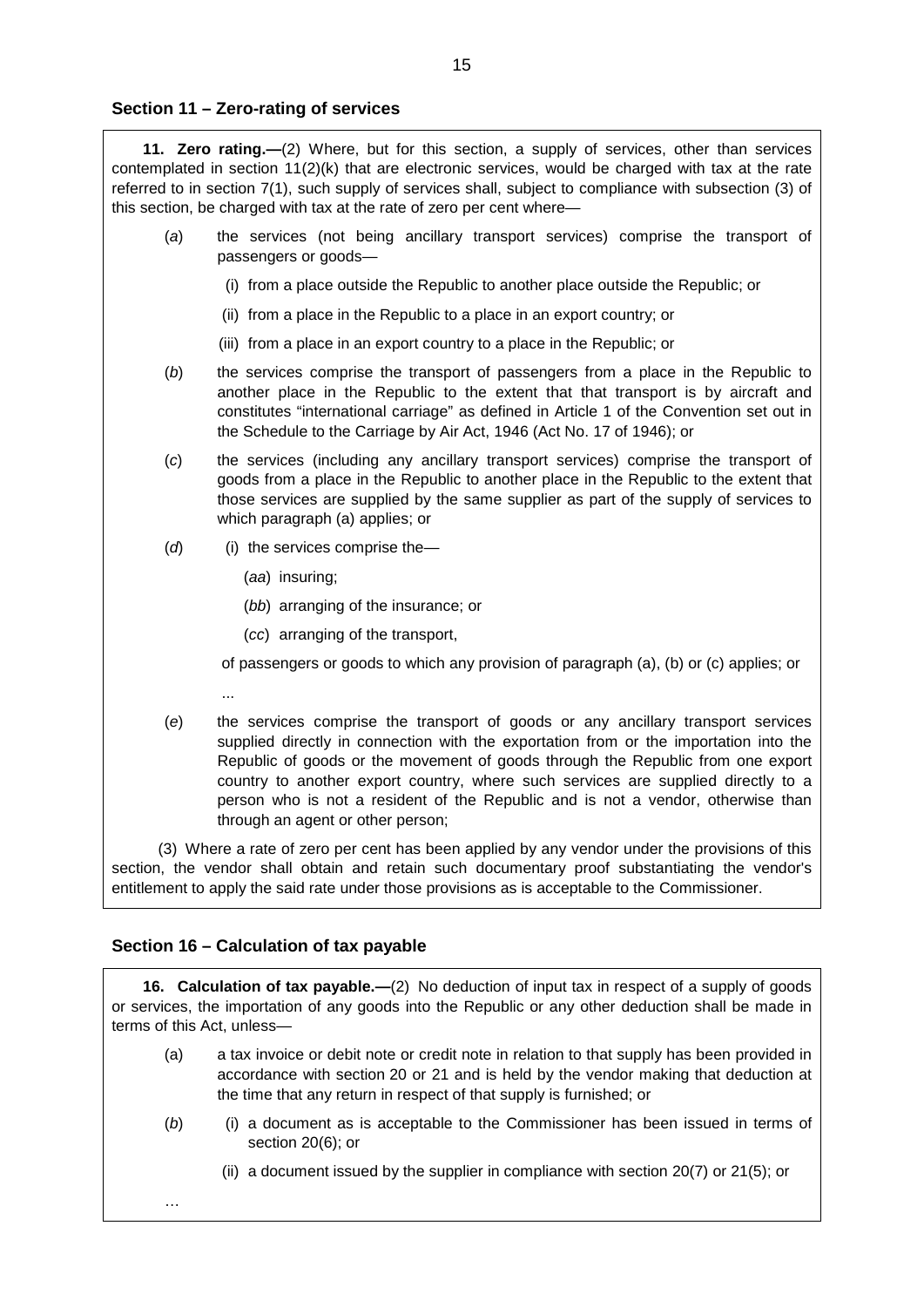(*e*) a tax invoice or debit or credit note has been provided as contemplated in section 54(2) and a statement as contemplated in section 54(3)(a) is held by the vendor at the time a return in respect of the supply to the vendor is furnished;

Provided that where a tax invoice or debit note or credit note in relation to that supply has been provided in accordance with this Act, or a bill of entry or other document has been delivered (including by means of an electronic delivery mechanism) in accordance with the Customs and Excise Act, as the case may be, the Commissioner may determine that no deduction for input tax in relation to that supply or importation shall be made unless that tax invoice or debit note or credit note or that bill of entry or other document is retained in accordance with the provisions of section 55 and Part A of Chapter 4 of the Tax Administration Act.

(3) Subject to the provisions of subsection (2) of this section and the provisions of sections 15 and 17, the amount of tax payable in respect of a tax period shall be calculated by deducting from the sum of the amounts of output tax of the vendor which are attributable to that period, as determined under subsection (4), and the amounts (if any) received by the vendor during that period by way of refunds of tax charged under section  $7(1)(b)$  and  $(c)$  and  $7(3)(a)$ , the following amounts, namely-

- (*a*) in the case of a vendor who is in terms of section 15 required to account for tax payable on an invoice basis, the amounts of input tax—
	- (i) in respect of supplies of goods and services (not being supplies of second hand goods to which paragraph (b) of the definition of "input tax" in section 1 applies and supplies referred to in subparagraph (iiA)) made to the vendor during that tax period;
	- ...

…

- (*b*) in the case of a vendor who is in terms of section 15 required to account for tax payable on a payments basis, the amounts of input tax—
	- (i) in respect of supplies of goods and services made to the vendor in respect of which the provisions of section  $9(1)$ ,  $(3)(a)$ ,  $(b)$  or  $(d)$  or  $(4)$  apply, to the extent that payments of any consideration which has the effect of reducing or discharging any obligation (whether an existing obligation or an obligation which will arise in the future) relating to the purchase price for those supplies have been made during that tax period;

...

# **Section 54 – Agents and auctioneers**

**54. Agents and auctioneers.—**(1) For the purposes of this Act, where an agent makes a supply of goods or services for and on behalf of any other person who is the principal of that agent, that supply shall be deemed to be made by that principal and not by that agent: Provided that, where that supply is a taxable supply and that agent is a vendor, the agent may, notwithstanding anything to the contrary in this Act, issue a tax invoice or a credit note or a debit note in relation to such supply as if the agent had made a taxable supply, and to the extent that that tax invoice or credit note or debit note relates to that supply, the principal shall not also issue a tax invoice or a credit note or a debit note, as the case may be: Provided further that where an agent issues a tax invoice on behalf of a principal, such tax invoice must be issued within 21 days of the date of that supply by that agent.

…

(6) Notwithstanding anything in subsection (2), where any vendor makes a taxable supply (other than a supply that is charged with tax at the rate of zero per cent under section 11) of goods or services to an agent who is a vendor and is acting for or on behalf of another person who is the principal for the purposes of that supply, and—

(*a*) the principal is not a resident of the Republic and is not a vendor; and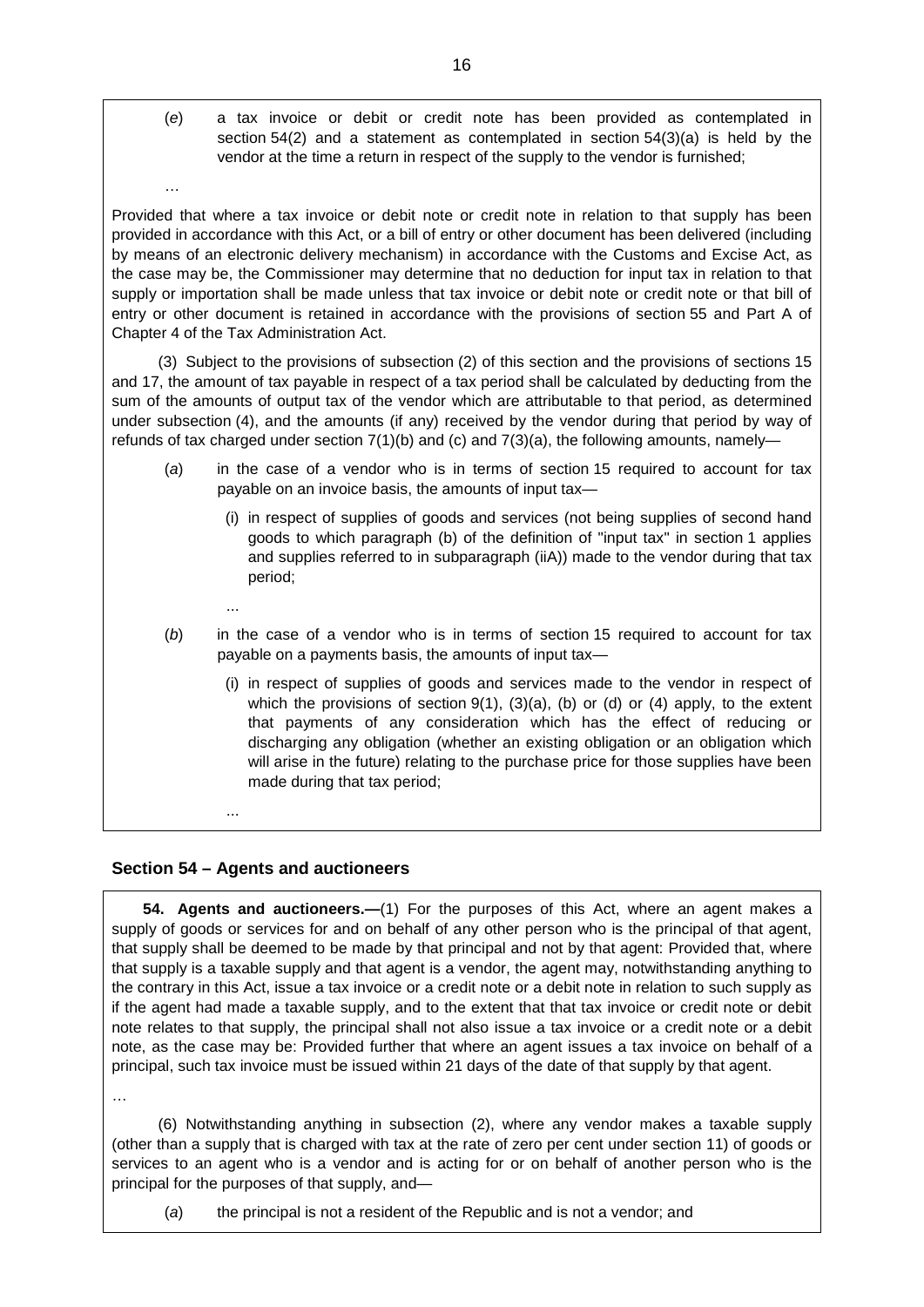(b) (i) the supply is directly in connection with either the exportation, or the arranging of the exportation, of goods from the Republic to any country or place outside the Republic, or the importation, or the arranging of the importation, of goods to the Republic from any country or place outside the Republic, including, in either case, the transportation of those goods within the Republic as part of such exportation or importation, as the case may be;

this Act shall, where such agent and such principal agree, apply as if the supply were made to that agent and not to the principal.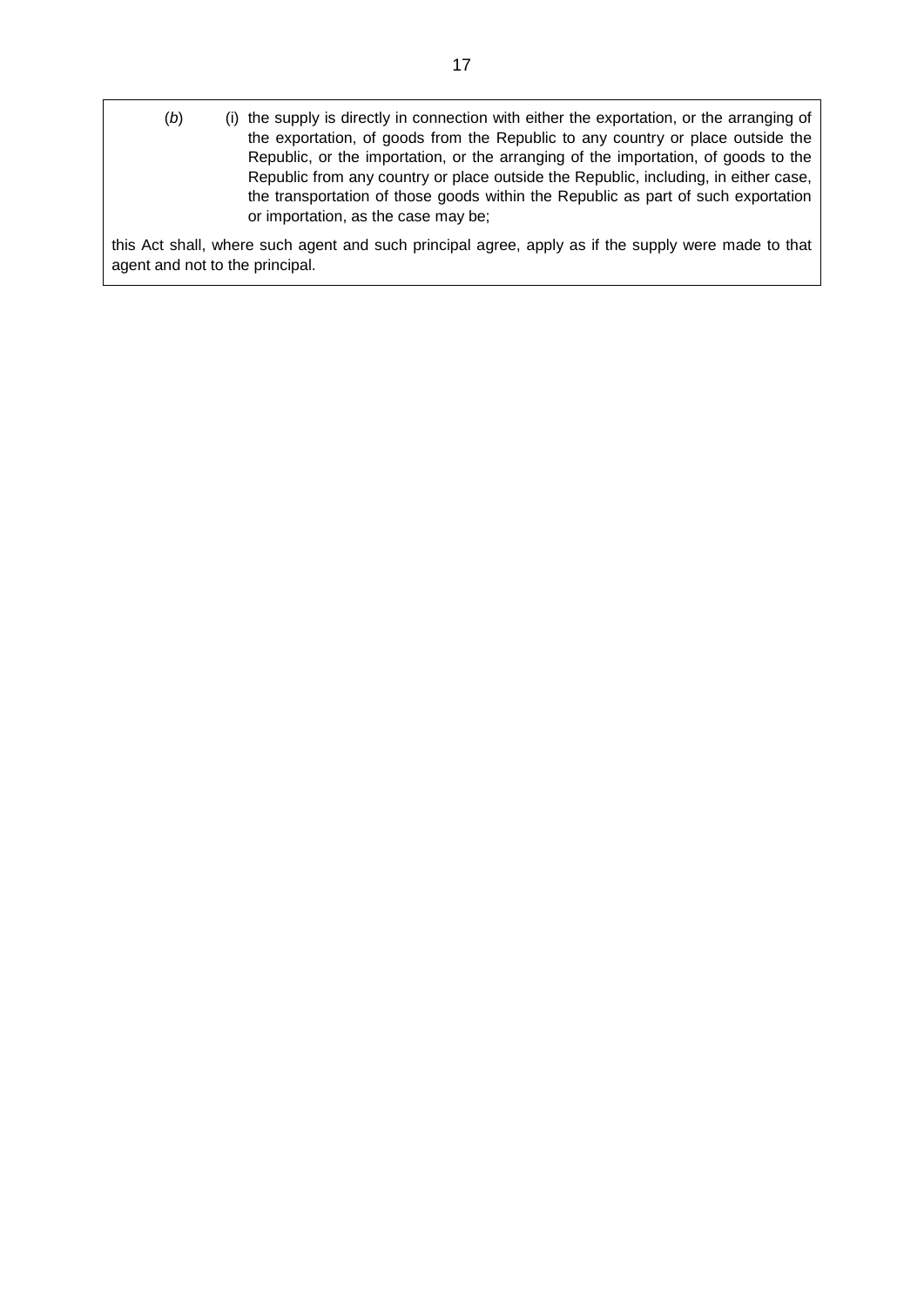#### **Annexure B – Extract from Interpretation Note 31**

#### **5. Documentary proof**

The documentary proof, acceptable to the Commissioner, which must be obtained and retained by a vendor in order to substantiate the entitlement to apply the zero rate under section 11(1) and (2), is set out in Tables A and B. Any words or phrases that are underlined have the meaning as described in Annexure B.

In instances where a Binding General Ruling (BGR) applies to a vendor which requires the vendor to obtain and retain additional documents not listed in Table A or B, the vendor is required to meet the documentary requirements of both the BGR and this Note.

…

# **5.2 Supply of services [section 11(2)]**

Table B below provides an overview of the documentary proof to be obtained and retained by a vendor in respect of a supply of services under section 11(2), as well as references to the relevant sections and schedules of the VAT Act.

| <b>ITEM</b> | <b>DESCRIPTION OF</b><br><b>SUPPLY</b>                                                                                           | DOCUMENTARY PROOF REQUIRED                                                                                                                                                                                                                                              |
|-------------|----------------------------------------------------------------------------------------------------------------------------------|-------------------------------------------------------------------------------------------------------------------------------------------------------------------------------------------------------------------------------------------------------------------------|
| A           | International transport<br>services in respect of<br>goods [section $11(2)(a)$ ]                                                 | Tax invoice;<br>a)<br>b)<br>applicable transport document<br>The<br>indicating the collection and<br>delivery<br>addresses or the point of origin and the<br>point of destination;<br>Signed delivery note or goods received<br>C)<br>note; and<br>d) Proof of payment. |
| B           | International transport<br>services in respect of<br>passengers<br>[section $11(2)(a)$ ]                                         | Tax invoice reflecting the ticket number, point<br>of origin, point of destination and recipient's<br>details.                                                                                                                                                          |
| C           | Domestic air<br>transportation associated<br>with the international<br>carriage by air of<br>passengers<br>[section $11(2)(b)$ ] | Tax invoice reflecting the ticket number, the<br>point of origin, the point destination and<br>recipient's details.                                                                                                                                                     |

**Table B – Vendors making a supply of services under section 11(2)**